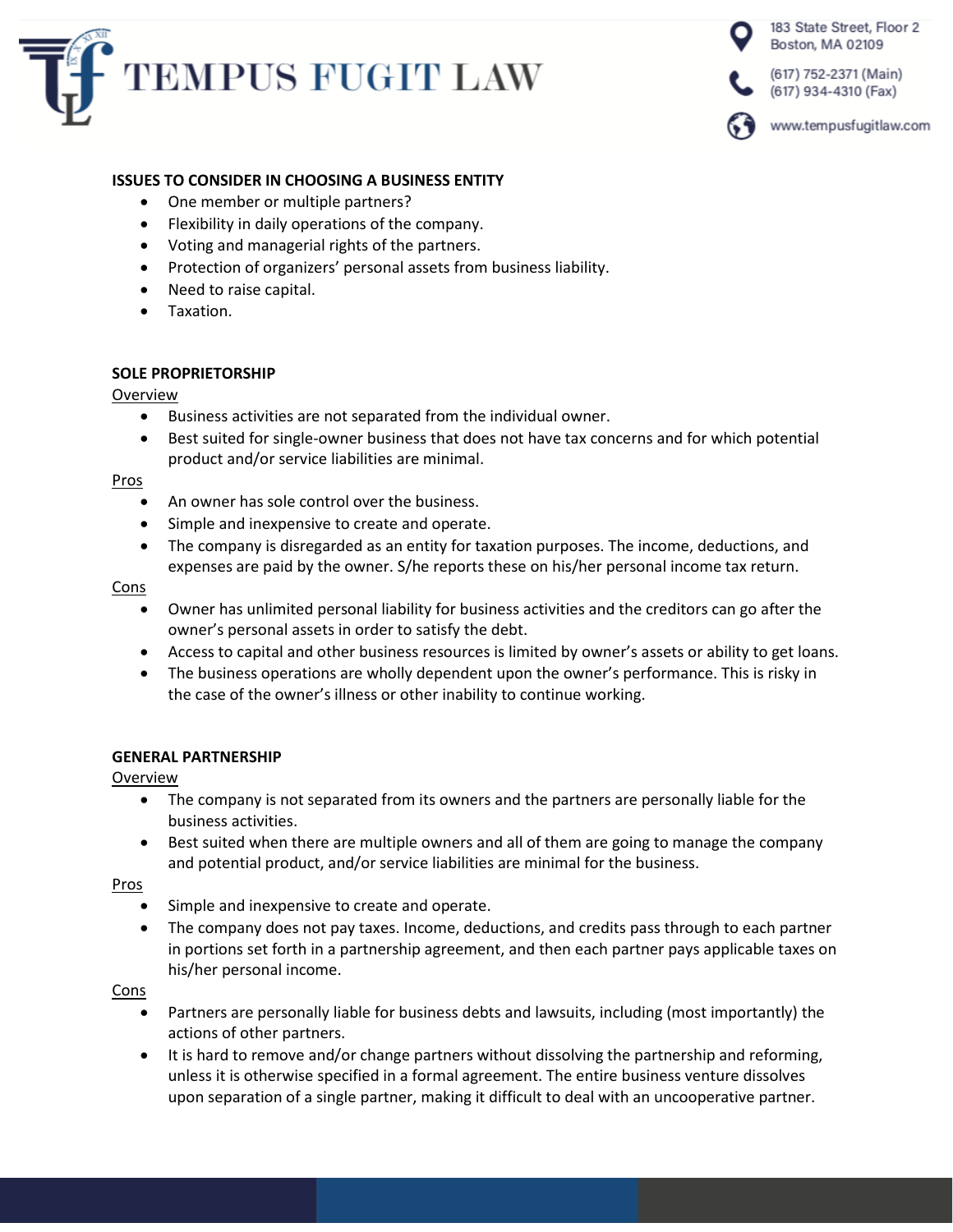



# **LIMITED PARTNERSHIP**

Overview

- Has two or more owners, at least one of whom is a general partner and one is a limited partner. The company is a separate legal entity from its owners.
- Best suited for two or more owners, at least one of whom seeks a passive investment with no participation in daily management of the company.

## **Pros**

- The company does not pay taxes. The taxes are reported and paid by each partner separately on his/her personal income statement.
- Liability of a limited partner can be limited to the extent of his/her investment to the company. His/her personal assets not invested in the company are safe.
- Limited partners do not participate in the management.

Cons

- General partners are personally liable for business debts and lawsuits, including the actions of other partners.
- It is hard to remove general partners without dissolving the partnership, unless it was otherwise agreed upon and formally documented. This makes the partners dependent on each other's cooperation.

# **LIMITED LIABILITY COMPANY**

Overview

- Business is a separate legal entity from its owners.
- Best suited for single- or multiple-owner company needing liability protection and single-level taxation.

Pros

- Liability is limited to the extent of the owner's investment. His/her personal assets are protected.
- Profits and losses may be allocated differently than owners' contributions upon an agreement between them.
- Capital can be raised through the sale of company interest.
- The entity does not pay taxes. The income, deductions, and credits are applied to the members in portions set forth in an LLC agreement and the members report these on their personal income tax returns. The members, however, are taxed on allocations, not distributions of the profits, meaning they owe taxes even if they decided to reinvest the profits rather than take it for themselves.
- No strict formalities like those of a corporation, though certain procedures should be followed to ensure optimal results for the LLC and its members. (See below for LLC formalities.)

Cons

• Raising capital can be difficult. The sale of membership interests in an LLC can create concerns and challenges for investors because not everyone wants to become an LLC member.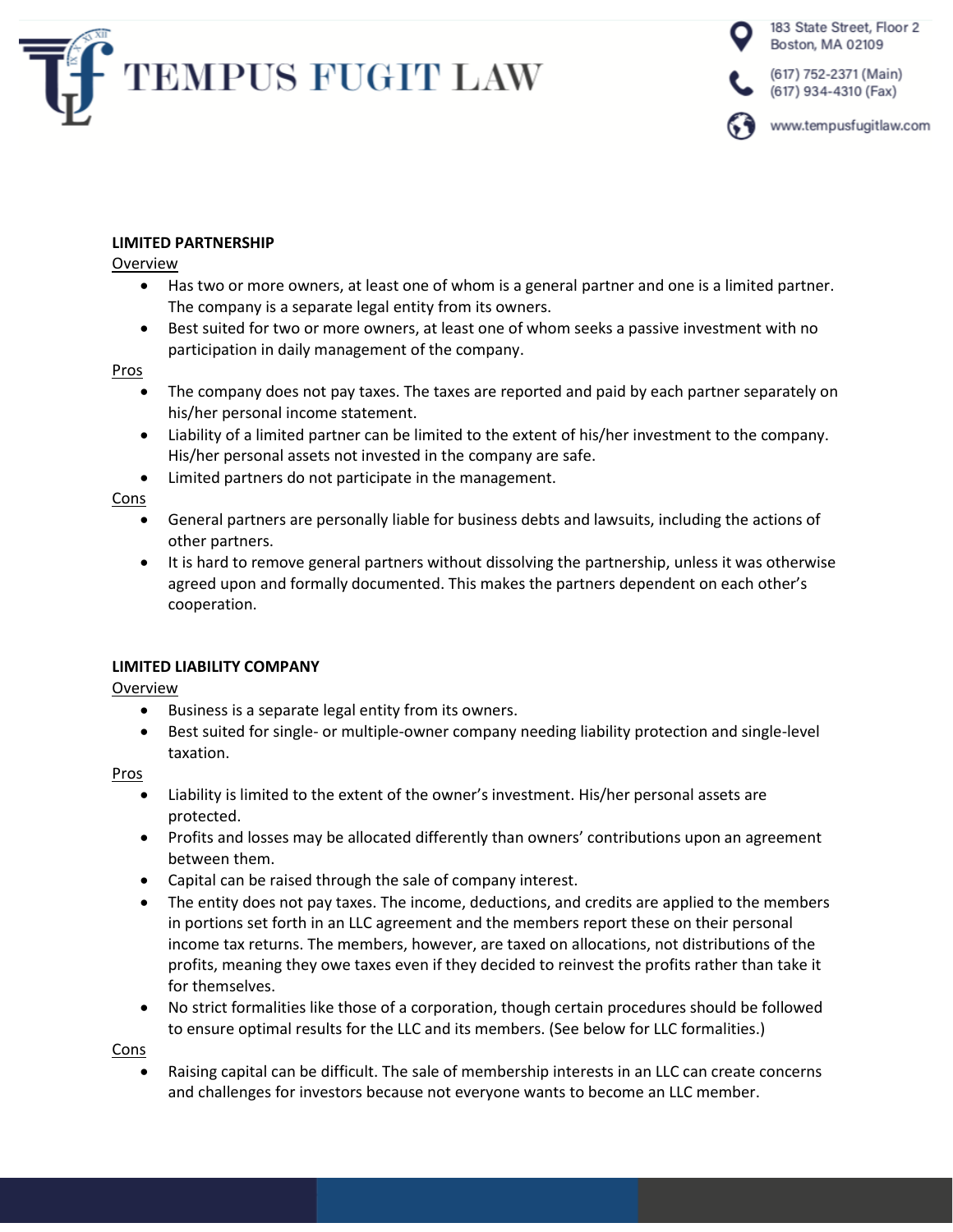



# LLC "Formalities"

While a "formal" set of rules is not a requirement outlined by any state for an LLC, the concerned and astute business man or LLC member will understand that there are LLC formalities to be followed and adhered to in order to fully enjoy the benefits afforded by the LLC.

- Having a well written Operating Agreement in place, with well-defined roles for members, well outlined distribution guidelines, and operational and taxation rules.
- Adequate records for all transactions and business engagements, as well as properly written minutes of meetings (at least one state, Tennessee, requires an annual meeting of the members). List of members, past and present, articles of organization, tax returns for the past three years, bank statements, resolutions authorizing activities that, either by law or under the terms of the operating agreement, require a vote of the members, etc. Are all examples of the types of records and written agreements that should be properly maintained by the LLC

• Adequate capitalization for the company and maintaining proper operating capital These are but a few, though vital, suggestions of formalities that should be observed. Other actions, or lack thereof, that could lead to the piercing of the LLC veil include:

- Actions not covered in the Operating Agreement of an LLC--this is tantamount to disregarding the LLC formalities. Although an LLC is technically not required to observe formalities in the same manner that a corporation is, its actions should be completely guided by the operating agreement, and this agreement is taken into consideration by the courts and tax authorities when a determination is made as to the operation of the LLC.
- Deficient or inadequate capitalization is another important deficiency that a court or tax regulator will examine when determining the intent of the LLC and its member's and will usually factor heavily in their decision to pierce the veil. It is important that an LLC be properly capitalized and funded, and that the members manage the funds properly in order to run business properly. Siphoning too many assets or capital and leaving too little in the coffers to satisfy creditors or company operations may lead to a veil-piercing determination.
- Co-mingling of funds is a bad idea in any form of corporation or LLC. Any sense of co-mingling of funds or accounts will almost certainly lead to an "alter-ego" determination by the courts or a tax regulatory board and will lead once again to veil piercing--thereby risking personal assets and stripping members of the liability and asset protection. It is a best-practices act to make certain that separate accounts are maintained and monitored.
- The amount of discretion shown by the members should be metered to ensure that all actions are deemed to be in the best interest of the LLC or the business. Personal agenda's should come secondary to the LLC as a whole, lest it be determined that it was formed for an express personal agenda and not a business goal.
- The LLC should never be treated as an extended personal account of its owners or members. The courts and tax regulatory boards regularly examine the financial dealings and workings of an LLC to determine whether it is a working business or an independent profit center for its owners or members. If it is deemed an independent profit center, the veil could be pierced and there can be tax penalties and liabilities against the owner or members personally.

An LLC should pay and guarantee its own debts, unless specifically outlined in the operating agreement for specific requirements for such things as the rental or leasing of real property, etc. At times, if an owner or member regularly guarantees or pays debts, he will have been shown to act as an alter ego of the LLC and hence will cause that LLC to lose its separate entity status. Owners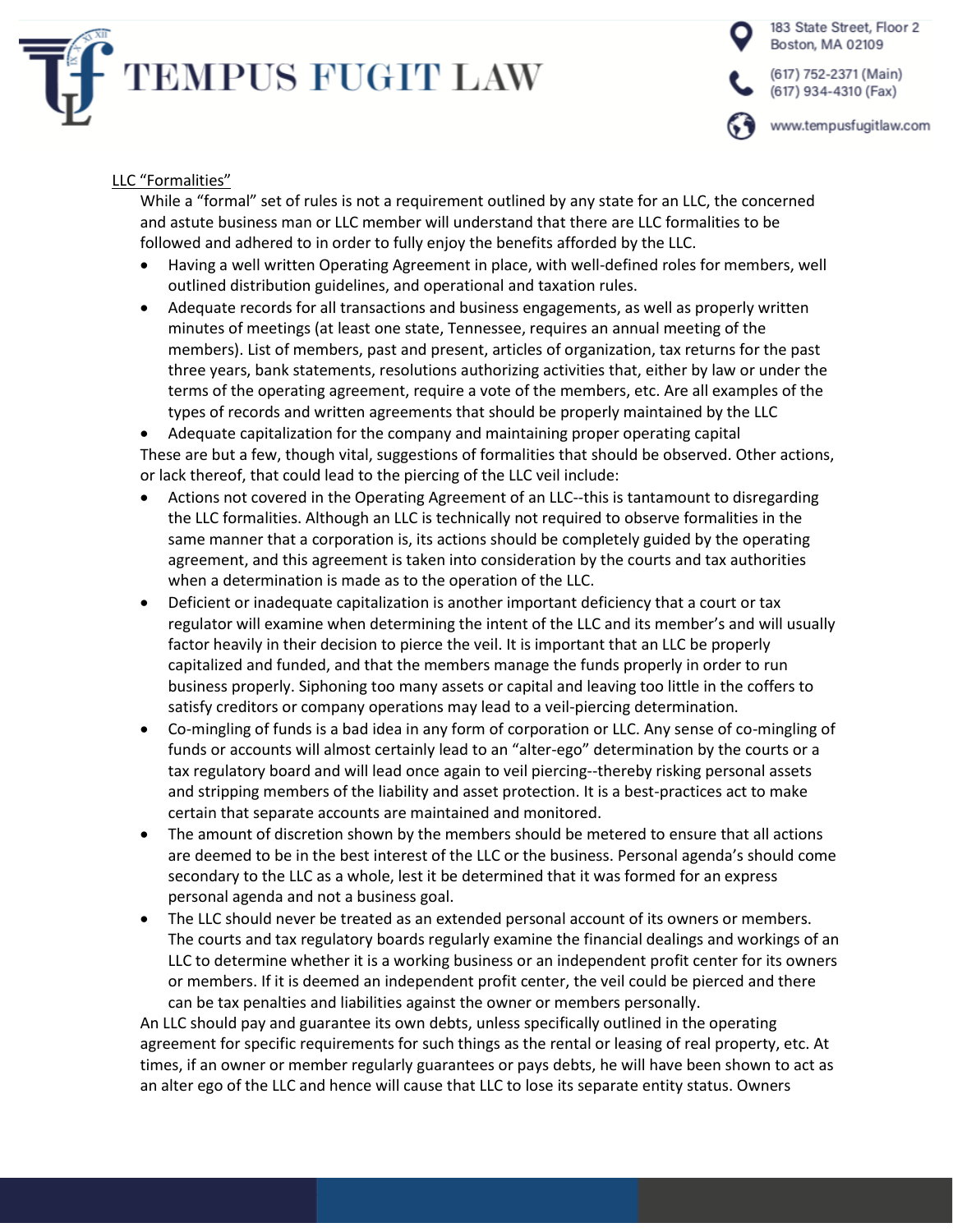

183 State Street, Floor 2 Boston, MA 02109 (617) 752-2371 (Main) (617) 934-4310 (Fax) www.tempusfugitlaw.com

should not pay or guarantee the debts of their own LLC unless it is specifically outlined in the operating agreement for specified purposes.

# Other uses of LLCs

- *Holding personal real estate*. Mixing business and personal assets into a single entity exposes personal assets to the judgment creditors of the business. Ideally, individualized LLCs should be used for holding particular assets. The LLC, therefore, can act as a shield entity with ease of management and restrictive rights of future creditors. Whenever feasible, separate LLCs should be used with each piece of investment property. This usually insulates assets and prevents cross-liability, keeping all of the eggs out of one basket.
- *Holding business real estate*. The operations of an active business should be owned separately from the real estate upon which the business operates. If, for example, a restaurant patron suffers damages resulting from food poisoning and wins damages in a lawsuit not covered by insurance, he becomes a judgment creditor. If separate LLCs are used for the business operations and the real estate, the judgment creditor may only be entitled to a judgment lien against the operational business, not the real estate. To best protect the owner's assets in this scenario, the operating entity should lease the real estate from a separate entity whose sole purpose is to own the real estate. From apartment buildings to office buildings to strip malls, LLCs are often used in major real estate deals.
- *Financing through an LLC*. Frequently, real estate investors use a single member single purpose LLC to hold property. Often securitized loans require specialized LLC operating agreements for financing at the best rates to allow the loan to be bundled into a fund that is traded on the stock market.
- *Holding tangible personal property*. "Hotter" assets, such as boats and planes, are more prone to accidents and the resulting liability than relatively passive real estate. While this does not shield the individual operator for liability from his own personal acts/omissions, it does provide a level of protection stemming from problems with the vessel. In that case, personal liability will be shielded by the liability of the LLC, the holding entity. For these reasons, it is wise to title a "hot" asset, like a boat or plane, in an individual's name.
- *Holding intangible assets*. It is very common to hold intellectual property, such as patents, trademarks, and copyrights with an LLC. These sometimes avoid tangible or intangible property taxes in other states. Additionally, people often hold domain names and online assets in the name of an LLC. The rights are then licensed from these holding entities to the operating entities.

# **CORPORATION**

# Overview

- Business is a separate legal entity from its owners, who are the shareholders.
- Best suited for single- or multiple-owner business seeking both limited liability and established procedures for management and funding.

# Pros

- Limited owner liability for business debts and lawsuits (owners are only liable in certain situations when owner's activities are egregious). Liabilities are limited by the company's assets and the shareholders' personal assets are protected.
- Capital can be raised through the sale of stock rather than looking for a bank or personal loans.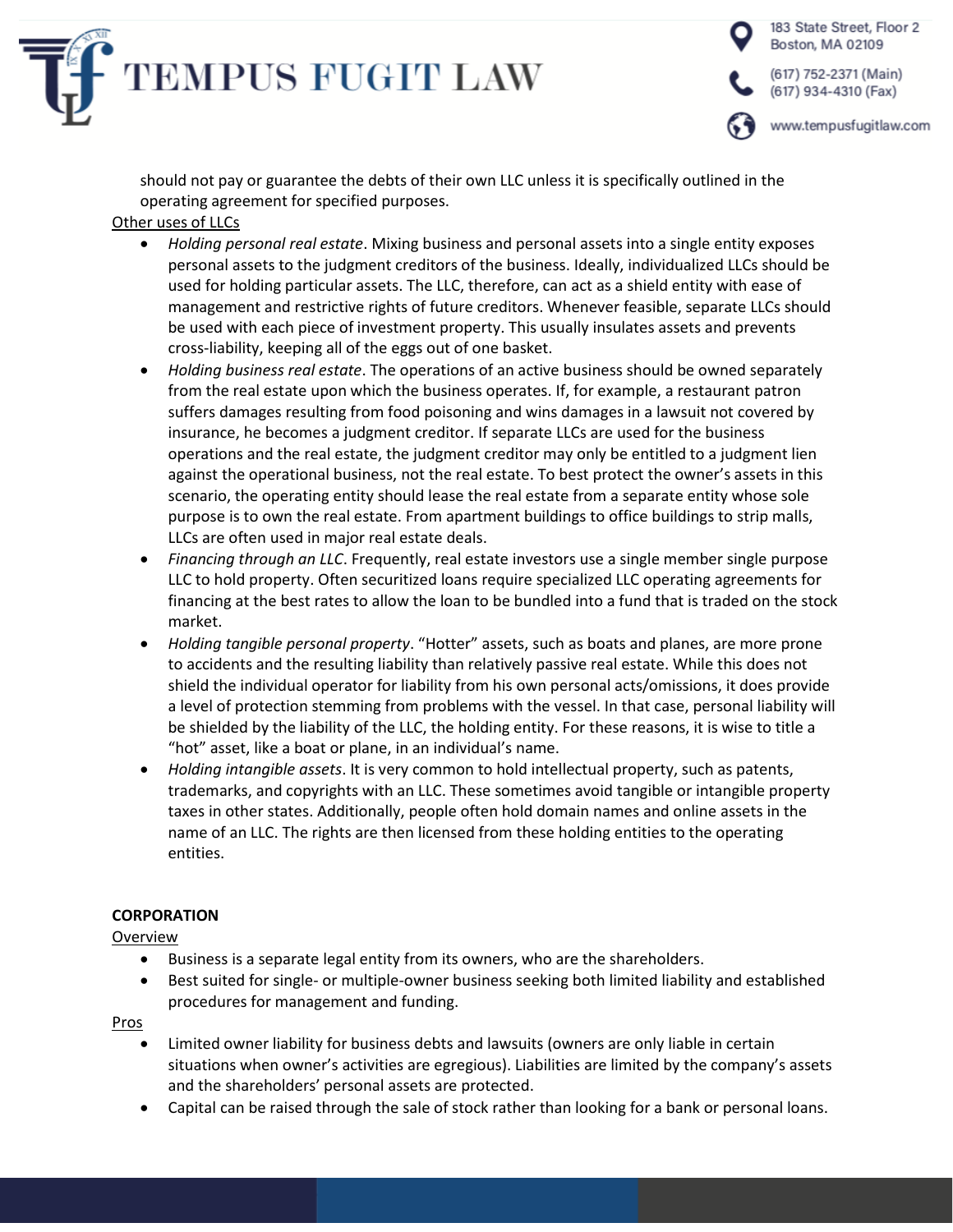



• Tax deductible fringe benefits, including health insurance and retirement plans.

## **Cons**

- Many administrative formalities in managing the company (for example, mandatory shareholder and director meetings, documentation of every major decision, and maintenance of records).
- Double taxation. A corporation pays taxes on earnings as an entity, and then shareholders pay personal income tax on any distributions (dividends) to them from the company.

# **S CORPORATION**

## Overview

- Usually a closely-held company.
- Best suited for small or family businesses seeking to avoid double-taxation imposed on a corporate entity.
- S corporations preserve limited liability and have established procedures for business operations and funding.

## Pros

- All of the advantages of a regular corporation, plus:
- Only one level of taxation. The company does not pay taxes on income; only shareholders pay personal taxes, but they do owe taxes on business income even if the profits are not distributed to them and are instead reinvested in the company.

# Cons

- S corporations may not have more than a statutorily determined number of shareholders (MA = 75), all of whom must be U.S. citizens or permanent resident aliens.
- Shares cannot be publicly traded.
- Stock is limited to one class.
- Generally, another corporation, LLC, or partnership cannot be a shareholder.
- Administrative duties may be expensive and complex for small business owners to set up, operate, and dismantle the company.

# **NOT-FOR-PROFIT CORPORATION**

# Overview

- Managed by a board of directors, trustees, and/or employees. No shareholders or investors. A not-for-profit corporation has a public purpose and all income and profit is permanently dedicated to that purpose and may not be shared with private persons.
- Best suited for a business organized for charitable, educational, artistic, scientific, or religious purposes.

# Pros

- Corporation does not pay income tax.
- Donations made to a s. 501(c)(3) not-for-profit corporation are tax deductible for the donor.
- Tax deductible fringe benefits, including health insurance and retirement plans.
- Sales and property tax exemptions may be available.